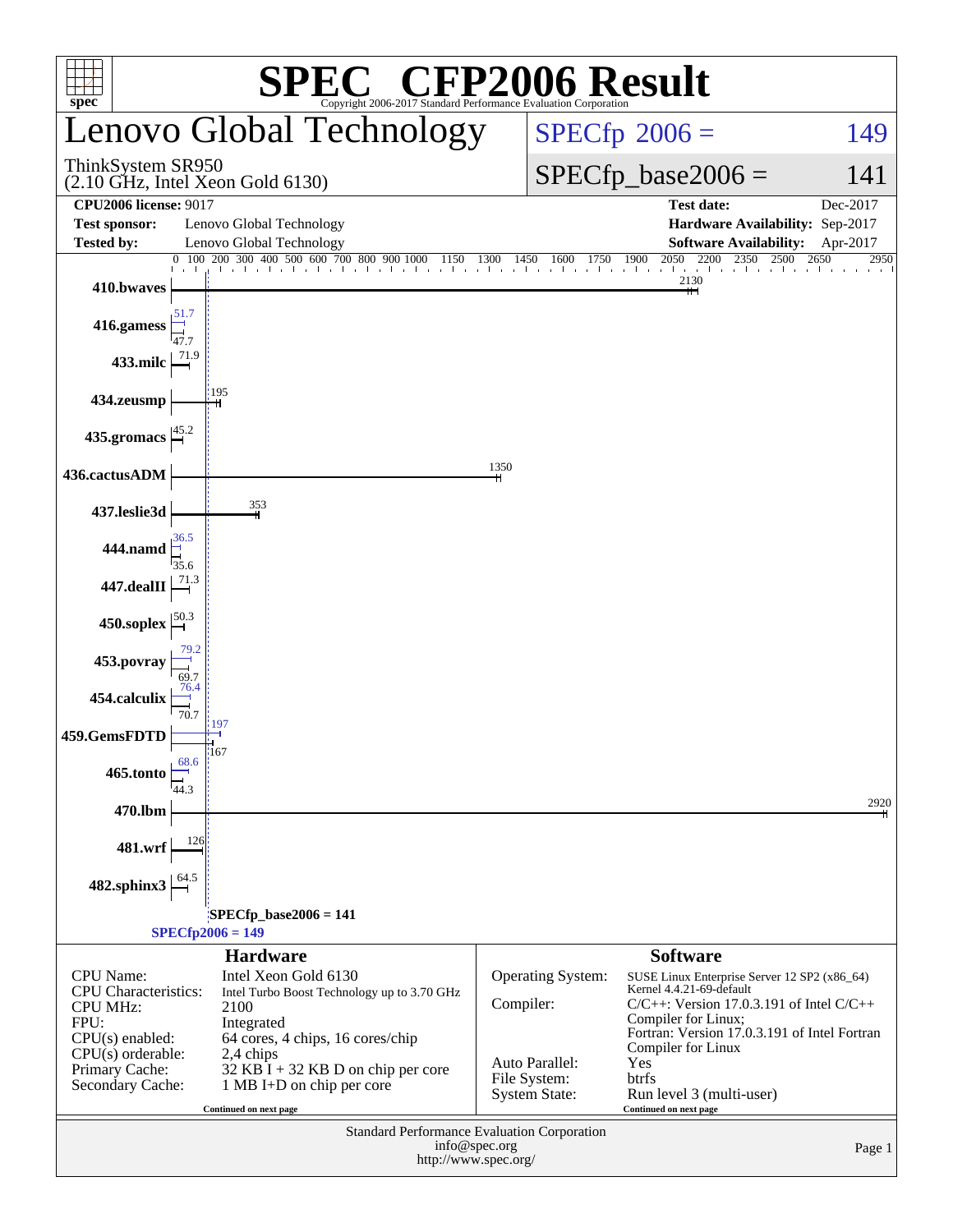

### enovo Global Technology

#### ThinkSystem SR950

(2.10 GHz, Intel Xeon Gold 6130)

#### $SPECfp2006 = 149$  $SPECfp2006 = 149$

#### $SPECfp\_base2006 = 141$

| <b>CPU2006 license: 9017</b> |                                       |                       | <b>Test date:</b><br>Dec-2017             |
|------------------------------|---------------------------------------|-----------------------|-------------------------------------------|
| <b>Test sponsor:</b>         | Lenovo Global Technology              |                       | Hardware Availability: Sep-2017           |
| <b>Tested by:</b>            | Lenovo Global Technology              |                       | <b>Software Availability:</b><br>Apr-2017 |
| L3 Cache:                    | $22 \text{ MB I+D}$ on chip per chip  | <b>Base Pointers:</b> | $64$ -bit                                 |
| Other Cache:                 | None                                  | Peak Pointers:        | $32/64$ -bit                              |
| Memory:                      | 1536 GB (48 x 32 GB 2Rx4 PC4-2666V-R) | Other Software:       | None                                      |
| Disk Subsystem:              | 1 x 800 GB SAS SSD                    |                       |                                           |
| Other Hardware:              | None                                  |                       |                                           |

**[Results Table](http://www.spec.org/auto/cpu2006/Docs/result-fields.html#ResultsTable)**

| Results Table          |                                                                                                          |       |                |              |                |       |                |              |                |              |                |              |
|------------------------|----------------------------------------------------------------------------------------------------------|-------|----------------|--------------|----------------|-------|----------------|--------------|----------------|--------------|----------------|--------------|
|                        |                                                                                                          |       | <b>Base</b>    |              |                |       | <b>Peak</b>    |              |                |              |                |              |
| <b>Benchmark</b>       | <b>Seconds</b>                                                                                           | Ratio | <b>Seconds</b> | <b>Ratio</b> | <b>Seconds</b> | Ratio | <b>Seconds</b> | <b>Ratio</b> | <b>Seconds</b> | <b>Ratio</b> | <b>Seconds</b> | <b>Ratio</b> |
| 410.bwaves             | 6.44                                                                                                     | 2110  | 6.32           | 2150         | 6.39           | 2130  | 6.44           | 2110         | 6.32           | 2150         | 6.39           | 2130         |
| $ 416$ .gamess         | 411                                                                                                      | 47.7  | 410            | 47.7         | 409            | 47.8  | 378            | 51.7         | 379            | 51.6         | 379            | 51.7         |
| 433.milc               | 128                                                                                                      | 71.8  | 128            | 71.9         | 127            | 72.5  | 128            | 71.8         | 128            | 71.9         | 127            | 72.5         |
| 434.zeusmp             | 46.6                                                                                                     | 195   | 49.9           | 182          | 45.6           | 199   | 46.6           | 195          | 49.9           | 182          | 45.6           | 199          |
| 435.gromacs            | 159                                                                                                      | 45.0  | 158            | 45.2         | 158            | 45.2  | 159            | 45.0         | 158            | 45.2         | 158            | 45.2         |
| 436.cactusADM          | 8.88                                                                                                     | 1350  | 9.00           | 1330         | 8.87           | 1350  | 8.88           | 1350         | 9.00           | 1330         | 8.87           | 1350         |
| 437.leslie3d           | 27.3                                                                                                     | 344   | 26.2           | 359          | 26.6           | 353   | 27.3           | 344          | 26.2           | 359          | 26.6           | <u>353</u>   |
| 444.namd               | 225                                                                                                      | 35.6  | 225            | 35.6         | 225            | 35.6  | 220            | 36.5         | 220            | 36.5         | 220            | 36.5         |
| $ 447 \text{.}$ dealII | 160                                                                                                      | 71.7  | 161            | 70.8         | 160            | 71.3  | 160            | 71.7         | 161            | 70.8         | <b>160</b>     | 71.3         |
| $450$ .soplex          | 166                                                                                                      | 50.3  | 167            | 49.8         | 166            | 50.3  | 166            | 50.3         | 167            | 49.8         | 166            | 50.3         |
| $453$ .povray          | 76.3                                                                                                     | 69.7  | 76.3           | 69.7         | 76.2           | 69.8  | 67.1           | 79.2         | 67.3           | 79.0         | 67.2           | 79.2         |
| $454$ .calculix        | 117                                                                                                      | 70.7  | 117            | 70.8         | 117            | 70.4  | 108            | 76.4         | 108            | 76.4         | 107            | 76.9         |
| 459.GemsFDTD           | 62.9                                                                                                     | 169   | 63.5           | 167          | 64.0           | 166   | 53.8           | 197          | 53.8           | 197          | 53.4           | 199          |
| $465$ .tonto           | 222                                                                                                      | 44.3  | 220            | 44.7         | 222            | 44.3  | 144            | 68.5         | 143            | 68.6         | 143            | 68.7         |
| 470.1bm                | 4.70                                                                                                     | 2930  | 4.70           | 2920         | 4.72           | 2910  | 4.70           | 2930         | 4.70           | 2920         | 4.72           | 2910         |
| $ 481$ .wrf            | 89.1                                                                                                     | 125   | 88.8           | 126          | 89.0           | 126   | 89.1           | 125          | 88.8           | 126          | 89.0           | <u>126</u>   |
| $482$ .sphinx $3$      | 302                                                                                                      | 64.6  | 304            | 64.2         | 302            | 64.5  | 302            | 64.6         | 304            | 64.2         | 302            | 64.5         |
|                        | Results appear in the order in which they were run. Bold underlined text indicates a median measurement. |       |                |              |                |       |                |              |                |              |                |              |

#### **[Operating System Notes](http://www.spec.org/auto/cpu2006/Docs/result-fields.html#OperatingSystemNotes)**

Stack size set to unlimited using "ulimit -s unlimited"

#### **[Platform Notes](http://www.spec.org/auto/cpu2006/Docs/result-fields.html#PlatformNotes)**

BIOS configuration: Choose Operating Mode set to Maximum Performance Hyper-Threading set to Disable LLC dead line alloc set to Disable Sysinfo program /home/cpu2006-1.2-ic17.0u3/config/sysinfo.rev6993 Revision 6993 of 2015-11-06 (b5e8d4b4eb51ed28d7f98696cbe290c1) running on Proton4S-SUSE12SP2 Wed Dec 6 01:11:18 2017

 This section contains SUT (System Under Test) info as seen by some common utilities. To remove or add to this section, see: Continued on next page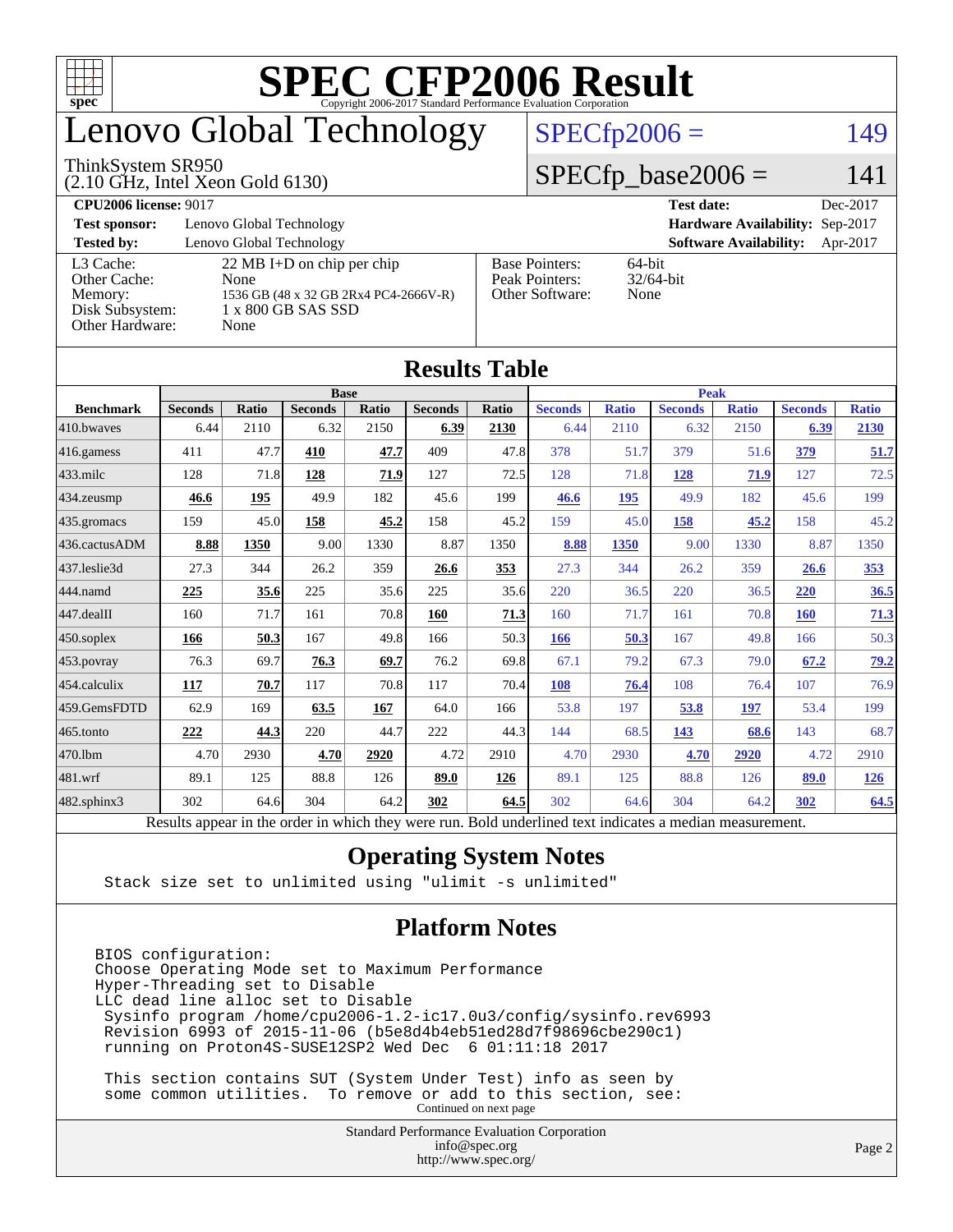

### enovo Global Technology

ThinkSystem SR950

 $SPECTp2006 = 149$ 

(2.10 GHz, Intel Xeon Gold 6130)

 $SPECTp\_base2006 = 141$ 

| <b>CPU2006 license: 9017</b> |  |
|------------------------------|--|
|                              |  |

**[Test sponsor:](http://www.spec.org/auto/cpu2006/Docs/result-fields.html#Testsponsor)** Lenovo Global Technology **[Hardware Availability:](http://www.spec.org/auto/cpu2006/Docs/result-fields.html#HardwareAvailability)** Sep-2017 **[Tested by:](http://www.spec.org/auto/cpu2006/Docs/result-fields.html#Testedby)** Lenovo Global Technology **[Software Availability:](http://www.spec.org/auto/cpu2006/Docs/result-fields.html#SoftwareAvailability)** Apr-2017

**[CPU2006 license:](http://www.spec.org/auto/cpu2006/Docs/result-fields.html#CPU2006license)** 9017 **[Test date:](http://www.spec.org/auto/cpu2006/Docs/result-fields.html#Testdate)** Dec-2017

#### **[Platform Notes \(Continued\)](http://www.spec.org/auto/cpu2006/Docs/result-fields.html#PlatformNotes)**

 <http://www.spec.org/cpu2006/Docs/config.html#sysinfo> From /proc/cpuinfo model name : Intel(R) Xeon(R) Gold 6130 CPU @ 2.10GHz 4 "physical id"s (chips) 64 "processors" cores, siblings (Caution: counting these is hw and system dependent. The following excerpts from /proc/cpuinfo might not be reliable. Use with caution.) cpu cores : 16 siblings physical 0: cores 0 1 2 3 4 5 6 7 8 9 10 11 12 13 14 15 physical 1: cores 0 1 2 3 4 5 6 7 8 9 10 11 12 13 14 15 physical 2: cores 0 1 2 3 4 5 6 7 8 9 10 11 12 13 14 15 physical 3: cores 0 1 2 3 4 5 6 7 8 9 10 11 12 13 14 15 cache size : 22528 KB

 From /proc/meminfo MemTotal: 1584766852 kB<br>HugePages Total: 0 HugePages\_Total: 0<br>Hugepagesize: 2048 kB Hugepagesize:

 From /etc/\*release\* /etc/\*version\* SuSE-release: SUSE Linux Enterprise Server 12 (x86\_64) VERSION = 12 PATCHLEVEL = 2 # This file is deprecated and will be removed in a future service pack or release. # Please check /etc/os-release for details about this release. os-release: NAME="SLES" VERSION="12-SP2" VERSION\_ID="12.2"

PRETTY\_NAME="SUSE Linux Enterprise Server 12 SP2" ID="sles" ANSI\_COLOR="0;32" CPE\_NAME="cpe:/o:suse:sles:12:sp2"

 uname -a: Linux Proton4S-SUSE12SP2 4.4.21-69-default #1 SMP Tue Oct 25 10:58:20 UTC 2016 (9464f67) x86\_64 x86\_64 x86\_64 GNU/Linux

run-level 3 Dec 6 01:10

SPEC is set to: /home/cpu2006-1.2-ic17.0u3<br>Filesystem Type Size Used Avail Type Size Used Avail Use% Mounted on<br>btrfs 743G 182G 561G 25% /home /dev/sda3 btrfs 743G 182G 561G 25% /home Additional information from dmidecode:

 Warning: Use caution when you interpret this section. The 'dmidecode' program reads system data which is "intended to allow hardware to be accurately Continued on next page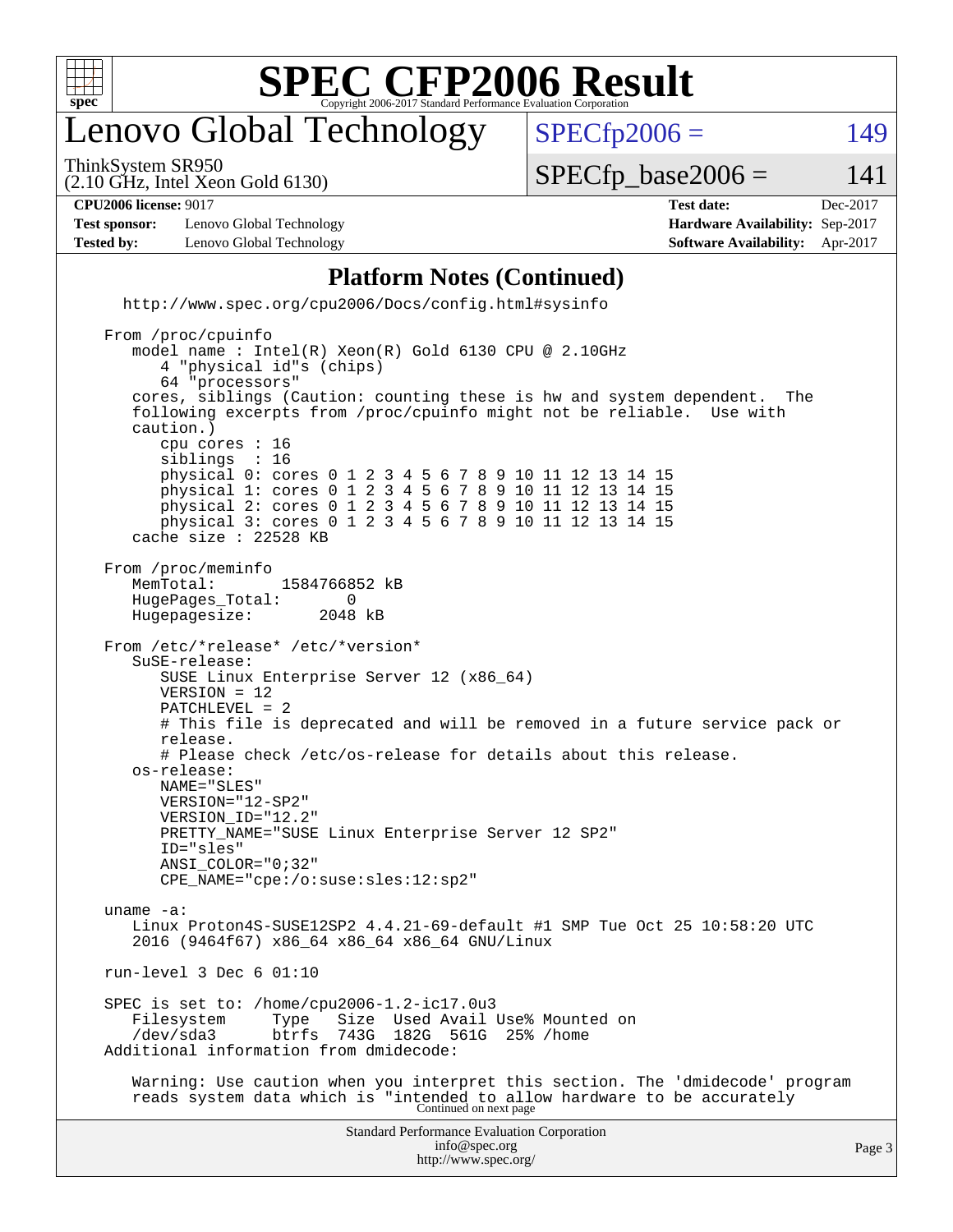

#### enovo Global Technology

ThinkSystem SR950

 $SPECTp2006 = 149$ 

(2.10 GHz, Intel Xeon Gold 6130)

 $SPECTp\_base2006 = 141$ 

**[Test sponsor:](http://www.spec.org/auto/cpu2006/Docs/result-fields.html#Testsponsor)** Lenovo Global Technology **[Hardware Availability:](http://www.spec.org/auto/cpu2006/Docs/result-fields.html#HardwareAvailability)** Sep-2017 **[Tested by:](http://www.spec.org/auto/cpu2006/Docs/result-fields.html#Testedby)** Lenovo Global Technology **[Software Availability:](http://www.spec.org/auto/cpu2006/Docs/result-fields.html#SoftwareAvailability)** Apr-2017

**[CPU2006 license:](http://www.spec.org/auto/cpu2006/Docs/result-fields.html#CPU2006license)** 9017 **[Test date:](http://www.spec.org/auto/cpu2006/Docs/result-fields.html#Testdate)** Dec-2017

#### **[Platform Notes \(Continued\)](http://www.spec.org/auto/cpu2006/Docs/result-fields.html#PlatformNotes)**

 determined", but the intent may not be met, as there are frequent changes to hardware, firmware, and the "DMTF SMBIOS" standard.

 BIOS Lenovo -[PSE105X-1.00]- 08/17/2017 Memory: 48x NO DIMM NO DIMM 48x Samsung M393A4K40BB2-CTD 32 GB 2 rank 2666 MHz

(End of data from sysinfo program)

#### **[General Notes](http://www.spec.org/auto/cpu2006/Docs/result-fields.html#GeneralNotes)**

Environment variables set by runspec before the start of the run: KMP AFFINITY = "granularity=fine, compact" LD\_LIBRARY\_PATH = "/home/cpu2006-1.2-ic17.0u3/lib/ia32:/home/cpu2006-1.2-ic17.0u3/lib/intel64:/home/cpu2006-1.2-ic17.0u3/sh10.2" OMP NUM THREADS = "64"

 Binaries compiled on a system with 1x Intel Core i7-4790 CPU + 32GB RAM memory using Redhat Enterprise Linux 7.2 Transparent Huge Pages disabled with: echo never > /sys/kernel/mm/transparent\_hugepage/enabled Filesystem page cache cleared with: shell invocation of 'sync; echo 3 > /proc/sys/vm/drop\_caches' prior to run

#### **[Base Compiler Invocation](http://www.spec.org/auto/cpu2006/Docs/result-fields.html#BaseCompilerInvocation)**

[C benchmarks](http://www.spec.org/auto/cpu2006/Docs/result-fields.html#Cbenchmarks):  $inc - m64$ 

[C++ benchmarks:](http://www.spec.org/auto/cpu2006/Docs/result-fields.html#CXXbenchmarks) [icpc -m64](http://www.spec.org/cpu2006/results/res2017q4/cpu2006-20171211-51048.flags.html#user_CXXbase_intel_icpc_64bit_fc66a5337ce925472a5c54ad6a0de310)

[Fortran benchmarks](http://www.spec.org/auto/cpu2006/Docs/result-fields.html#Fortranbenchmarks): [ifort -m64](http://www.spec.org/cpu2006/results/res2017q4/cpu2006-20171211-51048.flags.html#user_FCbase_intel_ifort_64bit_ee9d0fb25645d0210d97eb0527dcc06e)

[Benchmarks using both Fortran and C](http://www.spec.org/auto/cpu2006/Docs/result-fields.html#BenchmarksusingbothFortranandC): [icc -m64](http://www.spec.org/cpu2006/results/res2017q4/cpu2006-20171211-51048.flags.html#user_CC_FCbase_intel_icc_64bit_bda6cc9af1fdbb0edc3795bac97ada53) [ifort -m64](http://www.spec.org/cpu2006/results/res2017q4/cpu2006-20171211-51048.flags.html#user_CC_FCbase_intel_ifort_64bit_ee9d0fb25645d0210d97eb0527dcc06e)

#### **[Base Portability Flags](http://www.spec.org/auto/cpu2006/Docs/result-fields.html#BasePortabilityFlags)**

 410.bwaves: [-DSPEC\\_CPU\\_LP64](http://www.spec.org/cpu2006/results/res2017q4/cpu2006-20171211-51048.flags.html#suite_basePORTABILITY410_bwaves_DSPEC_CPU_LP64) 416.gamess: [-DSPEC\\_CPU\\_LP64](http://www.spec.org/cpu2006/results/res2017q4/cpu2006-20171211-51048.flags.html#suite_basePORTABILITY416_gamess_DSPEC_CPU_LP64) 433.milc: [-DSPEC\\_CPU\\_LP64](http://www.spec.org/cpu2006/results/res2017q4/cpu2006-20171211-51048.flags.html#suite_basePORTABILITY433_milc_DSPEC_CPU_LP64) 434.zeusmp: [-DSPEC\\_CPU\\_LP64](http://www.spec.org/cpu2006/results/res2017q4/cpu2006-20171211-51048.flags.html#suite_basePORTABILITY434_zeusmp_DSPEC_CPU_LP64) 435.gromacs: [-DSPEC\\_CPU\\_LP64](http://www.spec.org/cpu2006/results/res2017q4/cpu2006-20171211-51048.flags.html#suite_basePORTABILITY435_gromacs_DSPEC_CPU_LP64) [-nofor\\_main](http://www.spec.org/cpu2006/results/res2017q4/cpu2006-20171211-51048.flags.html#user_baseLDPORTABILITY435_gromacs_f-nofor_main) 436.cactusADM: [-DSPEC\\_CPU\\_LP64](http://www.spec.org/cpu2006/results/res2017q4/cpu2006-20171211-51048.flags.html#suite_basePORTABILITY436_cactusADM_DSPEC_CPU_LP64) [-nofor\\_main](http://www.spec.org/cpu2006/results/res2017q4/cpu2006-20171211-51048.flags.html#user_baseLDPORTABILITY436_cactusADM_f-nofor_main)

Continued on next page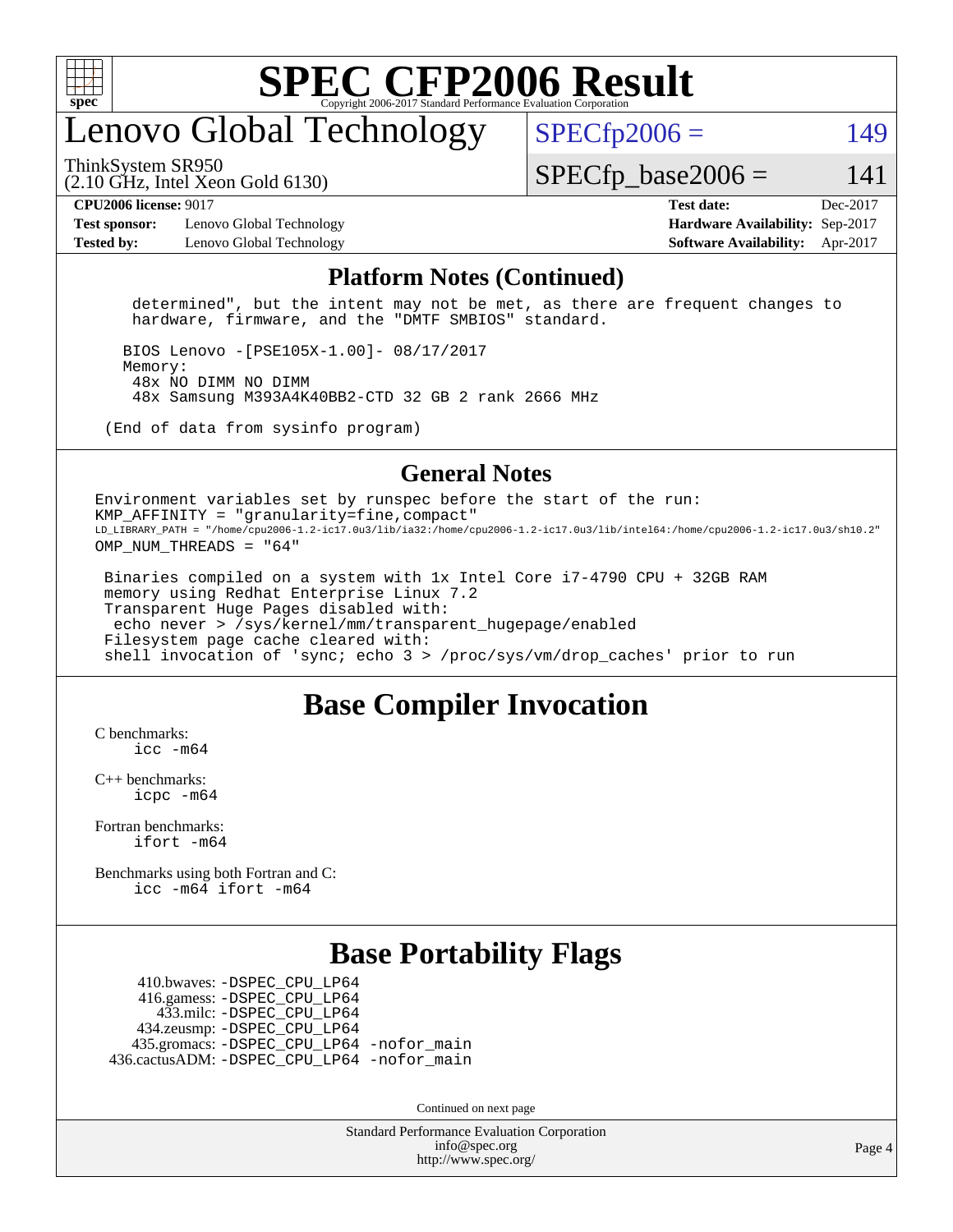

enovo Global Technology

 $SPECfp2006 = 149$  $SPECfp2006 = 149$ 

(2.10 GHz, Intel Xeon Gold 6130) ThinkSystem SR950

 $SPECfp\_base2006 = 141$ 

**[Test sponsor:](http://www.spec.org/auto/cpu2006/Docs/result-fields.html#Testsponsor)** Lenovo Global Technology **[Hardware Availability:](http://www.spec.org/auto/cpu2006/Docs/result-fields.html#HardwareAvailability)** Sep-2017

**[CPU2006 license:](http://www.spec.org/auto/cpu2006/Docs/result-fields.html#CPU2006license)** 9017 **[Test date:](http://www.spec.org/auto/cpu2006/Docs/result-fields.html#Testdate)** Dec-2017 **[Tested by:](http://www.spec.org/auto/cpu2006/Docs/result-fields.html#Testedby)** Lenovo Global Technology **[Software Availability:](http://www.spec.org/auto/cpu2006/Docs/result-fields.html#SoftwareAvailability)** Apr-2017

#### **[Base Portability Flags \(Continued\)](http://www.spec.org/auto/cpu2006/Docs/result-fields.html#BasePortabilityFlags)**

 437.leslie3d: [-DSPEC\\_CPU\\_LP64](http://www.spec.org/cpu2006/results/res2017q4/cpu2006-20171211-51048.flags.html#suite_basePORTABILITY437_leslie3d_DSPEC_CPU_LP64) 444.namd: [-DSPEC\\_CPU\\_LP64](http://www.spec.org/cpu2006/results/res2017q4/cpu2006-20171211-51048.flags.html#suite_basePORTABILITY444_namd_DSPEC_CPU_LP64) 447.dealII: [-DSPEC\\_CPU\\_LP64](http://www.spec.org/cpu2006/results/res2017q4/cpu2006-20171211-51048.flags.html#suite_basePORTABILITY447_dealII_DSPEC_CPU_LP64) 450.soplex: [-DSPEC\\_CPU\\_LP64](http://www.spec.org/cpu2006/results/res2017q4/cpu2006-20171211-51048.flags.html#suite_basePORTABILITY450_soplex_DSPEC_CPU_LP64) 453.povray: [-DSPEC\\_CPU\\_LP64](http://www.spec.org/cpu2006/results/res2017q4/cpu2006-20171211-51048.flags.html#suite_basePORTABILITY453_povray_DSPEC_CPU_LP64) 454.calculix: [-DSPEC\\_CPU\\_LP64](http://www.spec.org/cpu2006/results/res2017q4/cpu2006-20171211-51048.flags.html#suite_basePORTABILITY454_calculix_DSPEC_CPU_LP64) [-nofor\\_main](http://www.spec.org/cpu2006/results/res2017q4/cpu2006-20171211-51048.flags.html#user_baseLDPORTABILITY454_calculix_f-nofor_main) 459.GemsFDTD: [-DSPEC\\_CPU\\_LP64](http://www.spec.org/cpu2006/results/res2017q4/cpu2006-20171211-51048.flags.html#suite_basePORTABILITY459_GemsFDTD_DSPEC_CPU_LP64) 465.tonto: [-DSPEC\\_CPU\\_LP64](http://www.spec.org/cpu2006/results/res2017q4/cpu2006-20171211-51048.flags.html#suite_basePORTABILITY465_tonto_DSPEC_CPU_LP64) 470.lbm: [-DSPEC\\_CPU\\_LP64](http://www.spec.org/cpu2006/results/res2017q4/cpu2006-20171211-51048.flags.html#suite_basePORTABILITY470_lbm_DSPEC_CPU_LP64) 482.sphinx3: [-DSPEC\\_CPU\\_LP64](http://www.spec.org/cpu2006/results/res2017q4/cpu2006-20171211-51048.flags.html#suite_basePORTABILITY482_sphinx3_DSPEC_CPU_LP64)

481.wrf: [-DSPEC\\_CPU\\_LP64](http://www.spec.org/cpu2006/results/res2017q4/cpu2006-20171211-51048.flags.html#suite_basePORTABILITY481_wrf_DSPEC_CPU_LP64) [-DSPEC\\_CPU\\_CASE\\_FLAG](http://www.spec.org/cpu2006/results/res2017q4/cpu2006-20171211-51048.flags.html#b481.wrf_baseCPORTABILITY_DSPEC_CPU_CASE_FLAG) [-DSPEC\\_CPU\\_LINUX](http://www.spec.org/cpu2006/results/res2017q4/cpu2006-20171211-51048.flags.html#b481.wrf_baseCPORTABILITY_DSPEC_CPU_LINUX)

#### **[Base Optimization Flags](http://www.spec.org/auto/cpu2006/Docs/result-fields.html#BaseOptimizationFlags)**

[C benchmarks](http://www.spec.org/auto/cpu2006/Docs/result-fields.html#Cbenchmarks):

[-xCORE-AVX2](http://www.spec.org/cpu2006/results/res2017q4/cpu2006-20171211-51048.flags.html#user_CCbase_f-xCORE-AVX2) [-ipo](http://www.spec.org/cpu2006/results/res2017q4/cpu2006-20171211-51048.flags.html#user_CCbase_f-ipo) [-O3](http://www.spec.org/cpu2006/results/res2017q4/cpu2006-20171211-51048.flags.html#user_CCbase_f-O3) [-no-prec-div](http://www.spec.org/cpu2006/results/res2017q4/cpu2006-20171211-51048.flags.html#user_CCbase_f-no-prec-div) [-parallel](http://www.spec.org/cpu2006/results/res2017q4/cpu2006-20171211-51048.flags.html#user_CCbase_f-parallel) [-qopt-prefetch](http://www.spec.org/cpu2006/results/res2017q4/cpu2006-20171211-51048.flags.html#user_CCbase_f-qopt-prefetch)

[C++ benchmarks:](http://www.spec.org/auto/cpu2006/Docs/result-fields.html#CXXbenchmarks)

[-xCORE-AVX2](http://www.spec.org/cpu2006/results/res2017q4/cpu2006-20171211-51048.flags.html#user_CXXbase_f-xCORE-AVX2) [-ipo](http://www.spec.org/cpu2006/results/res2017q4/cpu2006-20171211-51048.flags.html#user_CXXbase_f-ipo) [-O3](http://www.spec.org/cpu2006/results/res2017q4/cpu2006-20171211-51048.flags.html#user_CXXbase_f-O3) [-no-prec-div](http://www.spec.org/cpu2006/results/res2017q4/cpu2006-20171211-51048.flags.html#user_CXXbase_f-no-prec-div) [-qopt-prefetch](http://www.spec.org/cpu2006/results/res2017q4/cpu2006-20171211-51048.flags.html#user_CXXbase_f-qopt-prefetch)

[Fortran benchmarks](http://www.spec.org/auto/cpu2006/Docs/result-fields.html#Fortranbenchmarks): [-xCORE-AVX2](http://www.spec.org/cpu2006/results/res2017q4/cpu2006-20171211-51048.flags.html#user_FCbase_f-xCORE-AVX2) [-ipo](http://www.spec.org/cpu2006/results/res2017q4/cpu2006-20171211-51048.flags.html#user_FCbase_f-ipo) [-O3](http://www.spec.org/cpu2006/results/res2017q4/cpu2006-20171211-51048.flags.html#user_FCbase_f-O3) [-no-prec-div](http://www.spec.org/cpu2006/results/res2017q4/cpu2006-20171211-51048.flags.html#user_FCbase_f-no-prec-div) [-parallel](http://www.spec.org/cpu2006/results/res2017q4/cpu2006-20171211-51048.flags.html#user_FCbase_f-parallel) [-qopt-prefetch](http://www.spec.org/cpu2006/results/res2017q4/cpu2006-20171211-51048.flags.html#user_FCbase_f-qopt-prefetch)

[Benchmarks using both Fortran and C](http://www.spec.org/auto/cpu2006/Docs/result-fields.html#BenchmarksusingbothFortranandC): [-xCORE-AVX2](http://www.spec.org/cpu2006/results/res2017q4/cpu2006-20171211-51048.flags.html#user_CC_FCbase_f-xCORE-AVX2) [-ipo](http://www.spec.org/cpu2006/results/res2017q4/cpu2006-20171211-51048.flags.html#user_CC_FCbase_f-ipo) [-O3](http://www.spec.org/cpu2006/results/res2017q4/cpu2006-20171211-51048.flags.html#user_CC_FCbase_f-O3) [-no-prec-div](http://www.spec.org/cpu2006/results/res2017q4/cpu2006-20171211-51048.flags.html#user_CC_FCbase_f-no-prec-div) [-parallel](http://www.spec.org/cpu2006/results/res2017q4/cpu2006-20171211-51048.flags.html#user_CC_FCbase_f-parallel) [-qopt-prefetch](http://www.spec.org/cpu2006/results/res2017q4/cpu2006-20171211-51048.flags.html#user_CC_FCbase_f-qopt-prefetch)

#### **[Peak Compiler Invocation](http://www.spec.org/auto/cpu2006/Docs/result-fields.html#PeakCompilerInvocation)**

[C benchmarks](http://www.spec.org/auto/cpu2006/Docs/result-fields.html#Cbenchmarks): [icc -m64](http://www.spec.org/cpu2006/results/res2017q4/cpu2006-20171211-51048.flags.html#user_CCpeak_intel_icc_64bit_bda6cc9af1fdbb0edc3795bac97ada53)

[C++ benchmarks:](http://www.spec.org/auto/cpu2006/Docs/result-fields.html#CXXbenchmarks) [icpc -m64](http://www.spec.org/cpu2006/results/res2017q4/cpu2006-20171211-51048.flags.html#user_CXXpeak_intel_icpc_64bit_fc66a5337ce925472a5c54ad6a0de310)

[Fortran benchmarks](http://www.spec.org/auto/cpu2006/Docs/result-fields.html#Fortranbenchmarks): [ifort -m64](http://www.spec.org/cpu2006/results/res2017q4/cpu2006-20171211-51048.flags.html#user_FCpeak_intel_ifort_64bit_ee9d0fb25645d0210d97eb0527dcc06e)

[Benchmarks using both Fortran and C](http://www.spec.org/auto/cpu2006/Docs/result-fields.html#BenchmarksusingbothFortranandC): [icc -m64](http://www.spec.org/cpu2006/results/res2017q4/cpu2006-20171211-51048.flags.html#user_CC_FCpeak_intel_icc_64bit_bda6cc9af1fdbb0edc3795bac97ada53) [ifort -m64](http://www.spec.org/cpu2006/results/res2017q4/cpu2006-20171211-51048.flags.html#user_CC_FCpeak_intel_ifort_64bit_ee9d0fb25645d0210d97eb0527dcc06e)

#### **[Peak Portability Flags](http://www.spec.org/auto/cpu2006/Docs/result-fields.html#PeakPortabilityFlags)**

Same as Base Portability Flags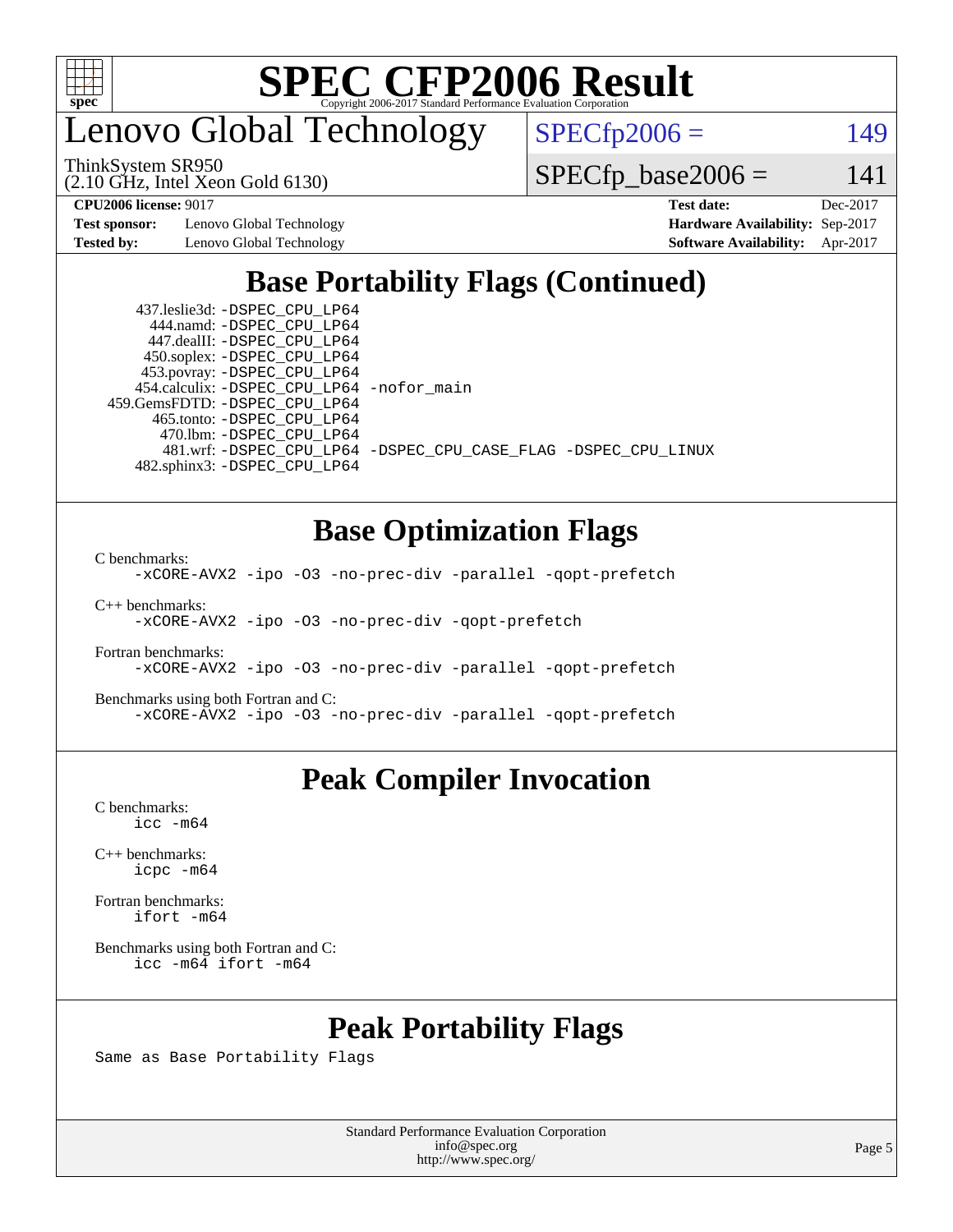

### enovo Global Technology

ThinkSystem SR950

(2.10 GHz, Intel Xeon Gold 6130)

 $SPECfp2006 = 149$  $SPECfp2006 = 149$ 

 $SPECTp\_base2006 = 141$ 

**[Test sponsor:](http://www.spec.org/auto/cpu2006/Docs/result-fields.html#Testsponsor)** Lenovo Global Technology **[Hardware Availability:](http://www.spec.org/auto/cpu2006/Docs/result-fields.html#HardwareAvailability)** Sep-2017 **[Tested by:](http://www.spec.org/auto/cpu2006/Docs/result-fields.html#Testedby)** Lenovo Global Technology **[Software Availability:](http://www.spec.org/auto/cpu2006/Docs/result-fields.html#SoftwareAvailability)** Apr-2017

**[CPU2006 license:](http://www.spec.org/auto/cpu2006/Docs/result-fields.html#CPU2006license)** 9017 **[Test date:](http://www.spec.org/auto/cpu2006/Docs/result-fields.html#Testdate)** Dec-2017

#### **[Peak Optimization Flags](http://www.spec.org/auto/cpu2006/Docs/result-fields.html#PeakOptimizationFlags)**

[C benchmarks](http://www.spec.org/auto/cpu2006/Docs/result-fields.html#Cbenchmarks):

433.milc: basepeak = yes

```
470.lbm: basepeak = yes
```
 $482$ .sphinx3: basepeak = yes

[C++ benchmarks:](http://www.spec.org/auto/cpu2006/Docs/result-fields.html#CXXbenchmarks)

 444.namd: [-prof-gen](http://www.spec.org/cpu2006/results/res2017q4/cpu2006-20171211-51048.flags.html#user_peakPASS1_CXXFLAGSPASS1_LDFLAGS444_namd_prof_gen_e43856698f6ca7b7e442dfd80e94a8fc)(pass 1) [-prof-use](http://www.spec.org/cpu2006/results/res2017q4/cpu2006-20171211-51048.flags.html#user_peakPASS2_CXXFLAGSPASS2_LDFLAGS444_namd_prof_use_bccf7792157ff70d64e32fe3e1250b55)(pass 2) [-xCORE-AVX2](http://www.spec.org/cpu2006/results/res2017q4/cpu2006-20171211-51048.flags.html#user_peakPASS2_CXXFLAGSPASS2_LDFLAGS444_namd_f-xCORE-AVX2)(pass 2)  $-par-num-threads=1(pass 1) -ipo(pass 2) -O3(pass 2)$  $-par-num-threads=1(pass 1) -ipo(pass 2) -O3(pass 2)$  $-par-num-threads=1(pass 1) -ipo(pass 2) -O3(pass 2)$  $-par-num-threads=1(pass 1) -ipo(pass 2) -O3(pass 2)$  $-par-num-threads=1(pass 1) -ipo(pass 2) -O3(pass 2)$  $-par-num-threads=1(pass 1) -ipo(pass 2) -O3(pass 2)$ [-no-prec-div](http://www.spec.org/cpu2006/results/res2017q4/cpu2006-20171211-51048.flags.html#user_peakPASS2_CXXFLAGSPASS2_LDFLAGS444_namd_f-no-prec-div)(pass 2) [-fno-alias](http://www.spec.org/cpu2006/results/res2017q4/cpu2006-20171211-51048.flags.html#user_peakCXXOPTIMIZEOPTIMIZE444_namd_f-no-alias_694e77f6c5a51e658e82ccff53a9e63a) [-auto-ilp32](http://www.spec.org/cpu2006/results/res2017q4/cpu2006-20171211-51048.flags.html#user_peakCXXOPTIMIZE444_namd_f-auto-ilp32)

447.dealII: basepeak = yes

 $450$ .soplex: basepeak = yes

```
 453.povray: -prof-gen(pass 1) -prof-use(pass 2) -xCORE-AVX2(pass 2)
  -par-num-threads=1-ipo-O3(pass 2)-no-prec-div(pass 2) -unroll4 -ansi-alias
```
[Fortran benchmarks](http://www.spec.org/auto/cpu2006/Docs/result-fields.html#Fortranbenchmarks):

```
410.bwaves: basepeak = yes
```

```
 416.gamess: -prof-gen(pass 1) -prof-use(pass 2) -xCORE-AVX2(pass 2)
  -par-num-threads=1-ipo-O3(pass 2)-no-prec-div(pass 2) -unroll2 -inline-level=0 -scalar-rep-
```
 $434$ .zeusmp: basepeak = yes

437.leslie3d: basepeak = yes

```
 459.GemsFDTD: -prof-gen(pass 1) -prof-use(pass 2) -xCORE-AVX2(pass 2)
     -par-num-threads=1-ipo-O3(pass 2)-no-prec-div(pass 2) -unroll2 -inline-level=0
     -qopt-prefetch -parallel
```

```
 465.tonto: -prof-gen(pass 1) -prof-use(pass 2) -xCORE-AVX2(pass 2)
-par-num-threads=1-ipo-O3(pass 2)-no-prec-div-inline-calloc-qopt-malloc-options=3
-auto -unroll4
```
[Benchmarks using both Fortran and C](http://www.spec.org/auto/cpu2006/Docs/result-fields.html#BenchmarksusingbothFortranandC):

435.gromacs: basepeak = yes

 $436.cactusADM: basepeak = yes$ 

Continued on next page

| <b>Standard Performance Evaluation Corporation</b> |
|----------------------------------------------------|
| info@spec.org                                      |
| http://www.spec.org/                               |